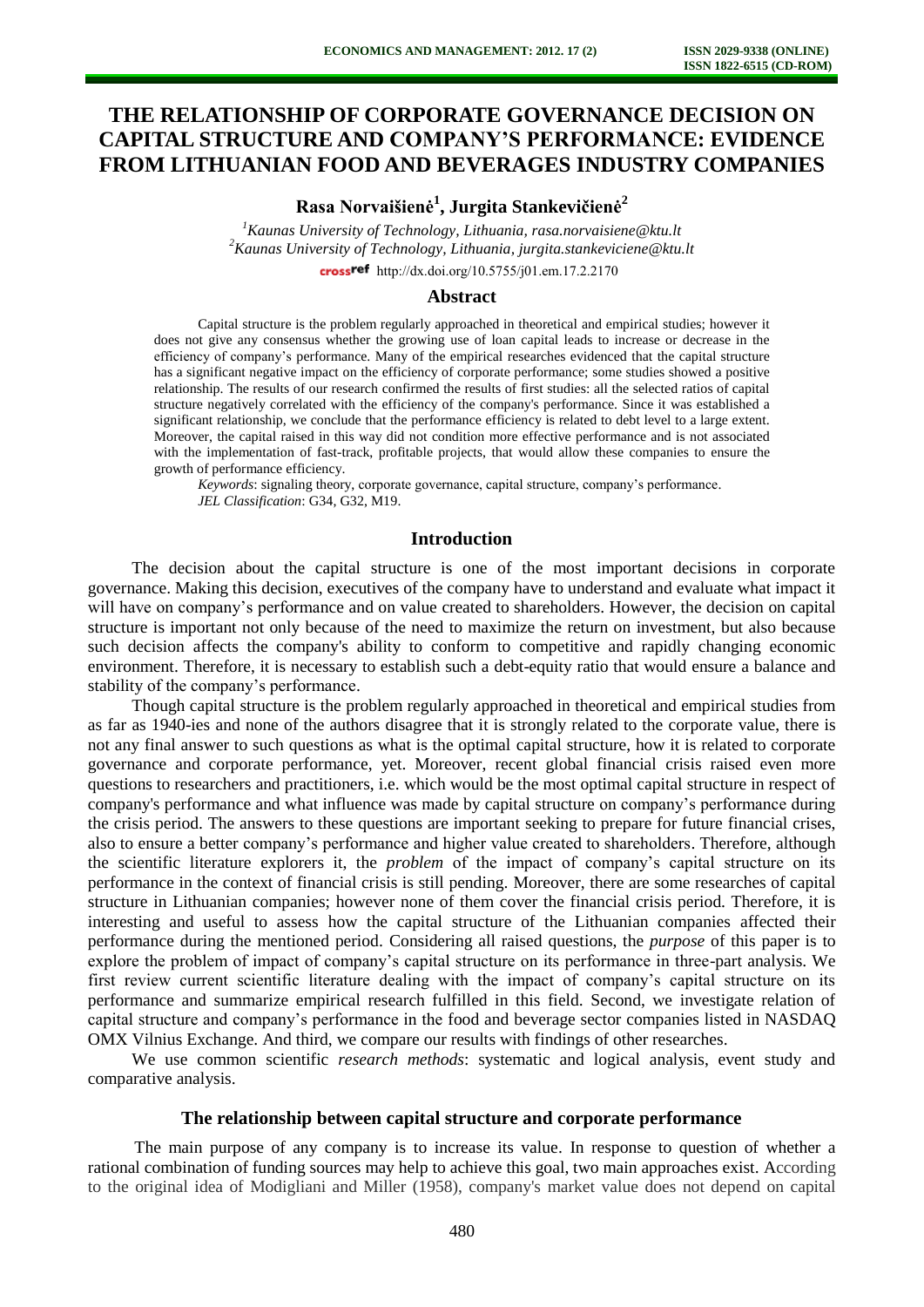structure in the absence of taxes; therefore funding decisions are irrelevant to the main goal – maximizing the value of the company. However, the wide range of evidence disproving this theory can be found in the scientific literature. Many researchers accept that the level of debt may affect the behavior of the company as well as its performance results and value.

According to the trade off theory, it can be concluded that when adopting funding decisions, companies compromise between the tax benefits that are provided by the use of debt and additional costs (financial difficulties and agency costs) that grow when liabilities increase (Norvaišienė & Stankevičienė, 2007). A company benefits by using borrowed funds because the interest is tax-free. Thus, the rise of financial leverage brings the decrease of weighted average cost of capital and the growth of value of the company, due to lower cost of the debt capital (David ir Olorunfemi, 2010).

However, the growth of debt leads to additional costs, which include costs of financial difficulties and agency costs. Megginson (2006) points out direct and indirect costs of financial difficulties. Direct costs include the legal and administrative costs. Indirect costs involve actions of customers and suppliers (including the suppliers of capital) that are taken when company's financial problems emerge, and suboptimal management decisions that may help to keep a company in the short-term, but decrease the company's value in the long run.

Companies that use leverage are more favorable to shareholders, as the level of debt can be used as a management control tool (Boodhoo, 2009). Therefore, it is expected that higher leverage should reduce agency costs, increase efficiency and lead to better company performance results (Akintoye, 2008).

According to Smith and Warner (1979), high leverage may condition the decline of performance efficiency in the long-run: generally, lenders are less willing to take risks therefore the company's managers are often prompted to abandon risky projects and reduce expenditure on research and development.

Authors of signaling theory (Myers, Majluf, 1984; Ross, 1977) link capital structure decisions with signals transferred to investors. These signals have to inform about the company's outlook. Companies that undertake additional financial obligations believe in future of their business and in ability to pay creditors; this leads to confidence of investors. On the other hand, the shareholders, being aware of the future profitability of the projects, will seek to prevent issuing of new shares, so that profit which increases due to new project won't be shared. If the project is funded by a loan, the company will pay a fixed interest rate regardless of the increased profit. However, in case the company's outlook is not very good, the issue of new shares is more desirable in order to split possible losses between old and new shareholders (Klein *et al.*, 2002). Thus, according to this theory, companies with higher financial debts pursue promising projects that result in increase of performance effectiveness in case of favorable conditions.

Various theoretical researches do not give unambiguous answer whether the growing use of loan capital leads to increase or decrease of the efficiency in company's performance. The results of recent empirical researches are also quite different.

Gleason *et al.* (2000) in their study of European countries, found a significant negative relationship between the financial leverage and ROA, and profit margin. Deesomsak (2004) in Malaysia also found a negative relationship between financial leverage and net profit margin. Huang & Song (2004) in study of Chinese companies found a negative relationship between long-term debt and ROA, as well as between all the liabilities and ROA.

Abora (2005) investigated how capital structure influenced the profitability of companies listed in Ghana's stock exchange during five-year period. The results indicate that there is a significant positive correlation between the short-term debt to assets ratio and return on equity, as well as between the debt to assets ratio and return on equity.

The research of Berger & Bonaccorsi (2006) evidenced that neither high level of financial leverage nor small capital of the company, are associated with higher efficiency of company's performance.

The results of survey performed by Tian  $& Zeit (2007)$  in Jordan revealed that the debt level of the company has significant and negative impact on company's performance indicators, both in accounting and market aspects. Rao et al. (2007) also confirm the negative relationship between leverage and performance results.

The results of research of Ebaid (2009) in Egypt indicate that long-term debt to assets ratio and total liabilities to assets ratio have a significant negative impact on return on equity.

The study of Nimalathasan & Valerie (2010) in Sri Lanka evidenced that financial leverage is positively related to indicators of profitability. These results can be related to the fact that the use of borrowed capital enables to increase sales; the company benefits from the lower marginal cost of production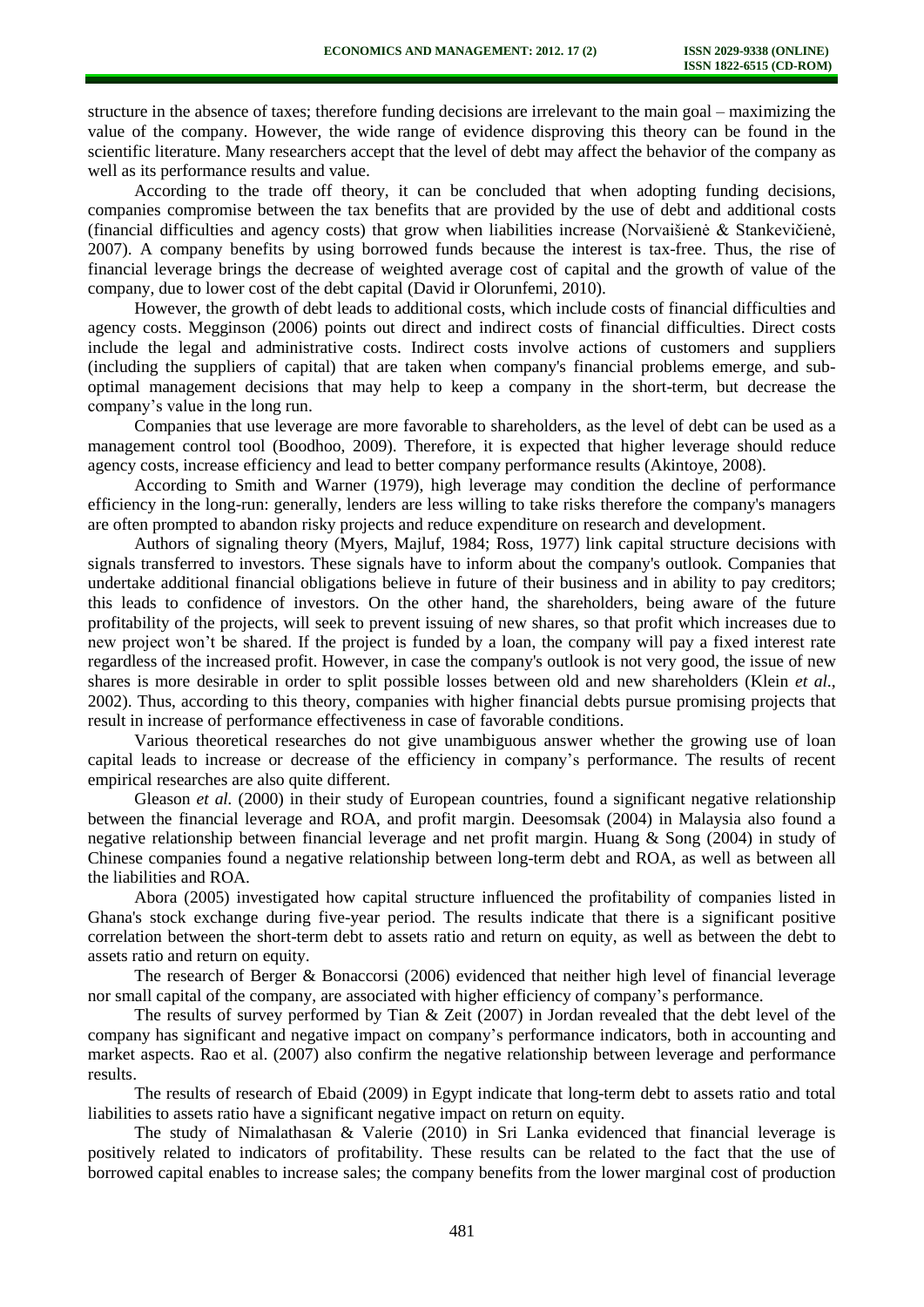and therefore can invest more. Companies with lower costs as compared to competitors, gain a significant strategic advantage which can be used when taking up the larger market share and earning a higher profit as a result (Norvaišienė *et al*, 2008).

Onaolapo & Kajol (2010) in their research of non-financial listed companies in Nigeria found that financial leverage negatively affects the performance results.

San & Heng (2011) performed a study in Malaysia and found that a significant relationship between the ROC, EPS and capital structure evidences in big companies. A significant positive correlation between the operating profit margin and long-term debt to equity ratio was established in medium-sized companies. In small companies, the debt to capital ratio had a significant negative impact on EPS.

Thus, many of the empirical researches evidenced that the capital structure has a significant impact on company's performance and results. Also, it was established in many cases that the level of indebtedness affects the efficiency of corporate performance. However, some studies showed a positive relationship between the financial leverage and profitability indicators.

## **The efficiency of performance in Lithuanian listed food and beverage companies in 2005-2010**

On purpose to evaluate the impact of capital structure on performance results of Lithuanian food and beverage sector companies, the changes in performance efficiency were examined at first. We used the financial indicators of Lithuanian listed food and beverage sector companies for the period of 2005 – 2010, taken from public financial statements of these companies.

We employ following indicators describing the efficiency of company's performance:

- Return on capital ROC (*net profit / equity + short-term debt*);
- Return on equity ROE (*net profit / equity*);
- Return on assets ROA (*net profit / total assets*);
- Earnings per share EPS (*net profit / ordinary shares outstanding*);
- Operating profit margin OPM (*operating profit / sales*);
- Net profit margin NPM (*net profit / sales*).

The average values of indicators for Lithuanian food and beverage sector companies for the period of 2005 - 2011 are presented in Table 1.

**Table 1.** Performance efficiency Indicators of Lithuanian listed food and beverage companies in 2005-2010

|                    | 2005   | 2006   | 2007   | 2008       | 2009     | 2010  |
|--------------------|--------|--------|--------|------------|----------|-------|
| <b>ROC</b>         | 9.62%  | 15,18% | 11.11% | $-3.31\%$  | 0.31%    | 6,08% |
| <b>ROE</b>         | 13,13% | 9.86%  | 8.43%  | $-11.07\%$ | 0.11%    | 9.34% |
| <b>ROA</b>         | 6.40%  | 5,67%  | 6.57%  | $-2,56%$   | 1.64%    | 3,96% |
| EPS, LTL/per share | 0.91   | 0.81   | 0.98   | $-0.12$    | 0.17     | 0.29  |
| <b>OPM</b>         | 8,83%  | 7.37%  | 7.09%  | $-1.47\%$  | 1.43%    | 3,01% |
| <b>NPM</b>         | 6,82%  | 5,59%  | 4,23%  | $-3,43\%$  | $-1.47%$ | 1,61% |

Indicators of Lithuanian food and beverage sector companies have been quite good in 2005 – 2007; however they notably went down under the impact of the financial crisis in 2008. In 2008, many of the companies in this industry suffered considerable losses. As an exception, Stumbras AB and Vilniaus degtinė AB should be mentioned. The crisis practically did not have any impact on activity and its results for Stumbras AB; the performance of its activity has been extremely effective during all the research period. Very poor performance results during the period of 2005 - 2009 were achieved by Gubernija AB, which experienced relatively large annual losses. Poor results in 2008 – 2010 are characteristic also to Anykščių vynas AB. In 2009, the indicators have already evidenced about the ongoing improvement in the performance results of Lithuanian food and beverage sector companies; the indicators of 2010 allow expecting a full recovery of the companies.

*Return on capital* of Lithuanian food and beverage companies, after the increase up to 15,2 % in 2006, decreased up to 11,1% in 2007. In 2008, many of the companies in this sector experienced loss, so one LTL of the capital earned 3,3 cents of loss. In 2009, very large losses were generated by Anykščių vynas AB and Gubernija AB, Alita AB also was loss-making; that resulted in a very low average return on capital. In 2010, the return on capital in food and beverage sector rose up to 6,08%, but has not reached pre-crisis level yet.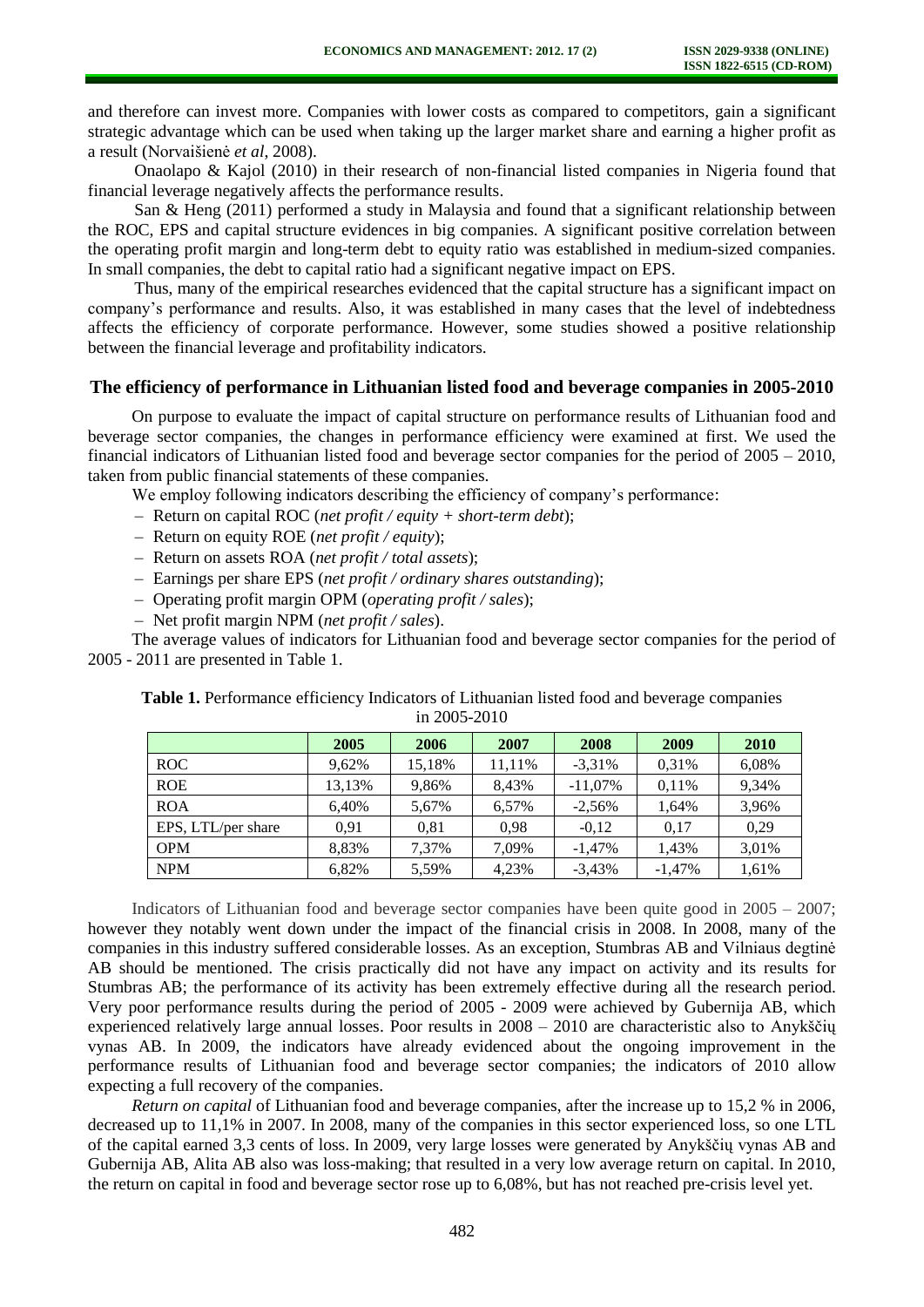*Return on equity* was 13,1% in 2005, however it declined constantly and in 2007 one LTL of the equity in food and beverage sector has earned only 8,4 cents of net profit. During post-crisis period, return on equity began to grow and has reached 9,34% in 2010 which is even higher than level of 2007.

In 2005 – 2007, one LTL of assets in researched companies has generated 5,7 to 6,6 cents of net profit, which indicates a relatively low efficiency of assets utilization in this sector. In 2009, *return on assets* was only 1,6% and though it increased up to 3,96% in 2010, the ratio still remained low.

*An earnings per share indicator* was the highest in 2007 when 0,98 cents of net profit was generated per one share. As mentioned earlier, 2008 was loss-making year, so loss per share amounted to almost 12 cents. During post-crisis period, the rate began to grow, but was far below the pre-crisis period, since in 2010 it was only 0,29 LTL/per share.

*Operating profit margin*, as well as return on equity, constantly decreased during 2005 - 2007 and was only 7,09% in 2007. In 2009, one LTL of sales revenue generated only 1,43 cents of operating profits; in  $2010 - \text{almost } 3 \text{ cents}.$ 

*Net profit margin* was 6,82% in 2005 but by the end of 2007 it decreased by almost 2,6 percentage points and totaled only 4,23%. In 2008, many of the Lithuanian food and beverage sector companies experienced losses, so one LTL of the sales revenue generated 3,43 cents of net loss. In 2009, the average net profit margin in this sector was -1,47%. And in 2010, although many companies have improved their performance, one LTL of sales revenue generated only 1,61 cents of net profit.

# **The capital structure of Lithuanian listed food and beverage sector companies in 2005-2010**

Following ratios of capital structure were employed in the research:

- Total liabilities to total assets ratio L/A (*total liabilities / total assets*);  $\equiv$
- Debt to total assets ratio D/A (*long-term and short-term debt / total assets*);
- Total liabilities to equity ratio L/E (*total liabilities / equity*);

Debt to capital ratio D/C (*long-term and short-term debt / long-term and short-term debt+equity*).

The averages of above mentioned ratios in Lithuanian listed food and beverage sector companies are presented in Table 2.

|                                             | 2005 | 2006 | 2007 | 2008   | 2009 | 2010 |
|---------------------------------------------|------|------|------|--------|------|------|
| Total liabilities to total assets ratio L/A | 0.53 | 0.51 | 0.54 | 0.60   | 0.53 | 0.47 |
| Debt to total assets ratio $D/A$            | 0.30 | 0.26 | 0.26 | 0.35   | 0.30 | 0.24 |
| Total liabilities to equity ratio L/E       | .24  | .20  | 1.51 | . . 79 | .40  | 1.20 |
| Debt to capital ratio D/C                   | 0.40 | 0.36 | 0.37 | 0.46   | 0.40 | 0.33 |

**Table 2.** Capital structure ratios in Lithuanian listed food and beverage sector companies in 2005-2010

Loan capital of Lithuanian food and beverage sector companies in 2005 - 2007 amounted to 51-54% of all funding sources. The financial crisis has had an impact not only on performance efficiency, but also on the capital structure: in 2008 liabilities in capital structure increased up to 60 percent. However in 2009 already, the level of debt decreased and in 2010 it was at the lowest level during all the research period, as only 47 percent of assets were funded by liabilities.

Debt during the research period ranged from 24% to 35% of all funding sources. The highest level of financial indebtedness has been reached again in 2008, indicating that the increase of liabilities level in capital structure was mostly due to financial debt.

Liabilities of Lithuanian food and beverage sector companies in 2005 exceeded equity by almost 24 percent; however in 2008 already they exceeded equity by 79 percent. But in 2010, the pre-crisis level was achieved, as liabilities to equity ratio became 1,2.

#### **The research of the impact of capital structure on the efficiency of company's performance**

In order to examine the impact of the capital structure decisions on the efficiency of company's performance, a multi-correlation analysis between the parameters describing the capital structure and corporate performance indicators was performed. The *p-value* was used to verify the reliability of observed correlation. When presenting the results, statistically significant values are indicated at significance level of 0.01 (i.e., the relationship between indicators is considered to be reliable and significant when the p-value is <0.01) and at significance level of 0.05 (i.e., the relationship between indicators is considered to be reliable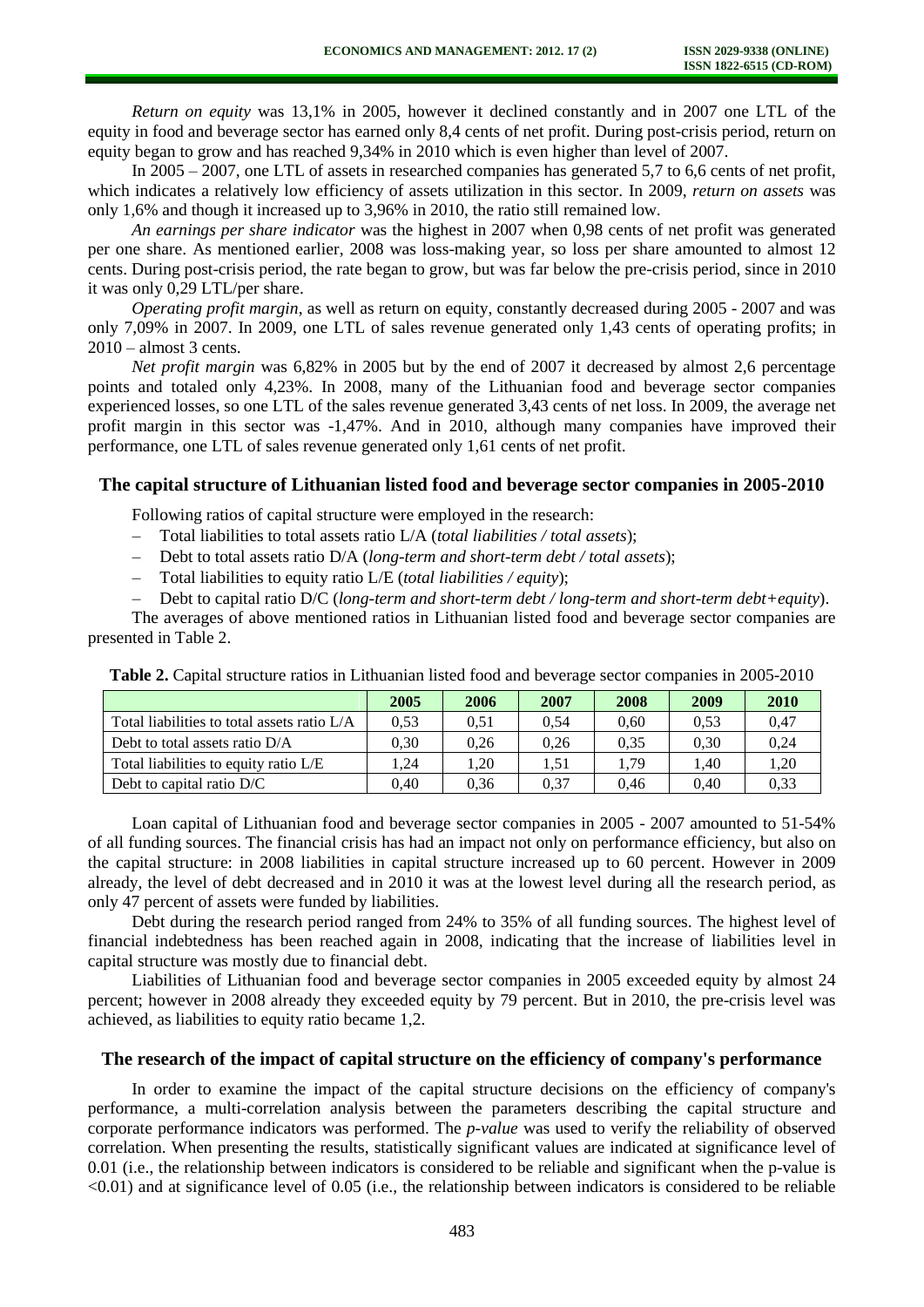and significant when the p-value is <0.05). Correlation coefficients that do not bear one or two asterisks are statistically insignificant, because the derived p-values were above the established significance levels.

The results of multivariate correlation analysis of Lithuanian food and beverage sector companies (correlation coefficients) are presented in Table 3. In the table, p - values are presented in angle brackets.

|     | <b>ROC</b>  | <b>ROA</b>             | <b>ROE</b>             | <b>EPS</b>            | <b>OPM</b>            | <b>NPM</b>             |
|-----|-------------|------------------------|------------------------|-----------------------|-----------------------|------------------------|
| L/A | $-0,384$ ** | $-0,456$ **            | $-0,419$ <sup>**</sup> | $-0,358$ **           | $-0,251$              | $-0,334$ <sup>*</sup>  |
|     | [0,005]     | [0,001]                | [0,002]                | [0,009]               | [0,073]               | [0,015]                |
| D/A | $-0,566$ ** | $-0,518$ **            | $-0,546$ **            | $-0,279$ <sup>*</sup> | $-0,442$ **           | $-0,490$ <sup>**</sup> |
|     | [0,000]     | [0,000]                | [0,000]                | [0,045]               | [0,001]               | [0,000]                |
| D/C | $-0,480$ ** | $-0,511$ <sup>**</sup> | $-0,498$ **            | $-0,325$ *            | $-0,349$ <sup>*</sup> | $-0,416$ **            |
|     | [0,000]     | [0,000]                | [0,000]                | [0,019]               | [0,011]               | [0,002]                |
| L/E | $-0.472$ ** | $-0,621$ **            | $-0,502$ **            | $-0,359$ **           | $-0,340^*$            | $-0,413$ <sup>**</sup> |
|     | [0,000]     | [0,000]                | [0,000]                | [0,009]               | [0,014]               | [0,002]                |

**Table 3.** Interdependence of capital structure ratios and the efficiency of performance in Lithuanian food and beverage sector companies in 2005 - 2010 m.

*\*\* significance level 0.01.* 

*\* significance level 0.05.* 

The correlation analysis of capital structure ratios and indicators of performance efficiency in Lithuanian food and beverage sector companies evidenced that all the selected ratios of capital structure negatively correlated with the performance indicators of these companies during the analyzed period. The research allows concluding that the company's efficiency to a large extent is related to debt level: correlation of medium significance was found between debt to assets ratio and return on capital, return on assets, return on equity. Correlation of medium significance was also reported between the debt to capital ratio and return on assets, also return on equity.

Correlation analysis allows to determine the strength of the relationship between the variables under investigation, but do not establish causality in this relationship. Using only the correlation analysis is not possible to determine whether the indicators of performance efficiency influence funding decisions, or just the opposite - the capital structure condition performance results.

In order to evaluate the influence of capital structure decisions on the performance efficiency of Lithuanian food and beverage sector companies, the multiple regression analysis has been carried out. For this analysis, independent variables were ratios of capital structure, and the dependent variables – indicators of performance efficiency. The main results of this analysis are presented in Table 4.

|            | <b>Significant</b><br>independent<br>variables | <b>Standardized</b><br>coefficients | ${\bf R}^2$ | <b>Std. Error</b> | $\mathbf{F}$      |
|------------|------------------------------------------------|-------------------------------------|-------------|-------------------|-------------------|
| <b>ROC</b> | FL/A                                           | $-2,472$                            | 0,519       | 0,14000           |                   |
|            | FL/C                                           | 2,766                               |             |                   | 17,267<br>[0,000] |
|            | L/E                                            | $-0,949$                            |             |                   |                   |
| <b>ROA</b> | L/E                                            | $-1,300$                            | 0,524       | 0,16830           |                   |
|            | L/A                                            | 1,140                               |             |                   | 17,590            |
|            | FL/A                                           | $-0456$                             |             |                   | [0,000]           |
| <b>ROE</b> | FL/A                                           | $-0,546$                            | 0,298       | 0,07689           | 21,255<br>[0,000] |
| <b>EPS</b> | L/E                                            | $-0,359$                            | 0.129       | 1,01407           | 7,390<br>[0,000]  |
| <b>OPM</b> | FL/A                                           | $-2,443$                            |             | 0,08463           | 10,612            |
|            | FL/C                                           | 2,798                               | 0,399       |                   | [0,000]           |
|            | L/E                                            | $-0,869$                            |             |                   |                   |
| <b>NPM</b> | FL/A                                           | $-0,490$                            | 0,240       | 0,09103           | 15,815<br>[0,000] |

**Table 4.** The results of multiple regression analysis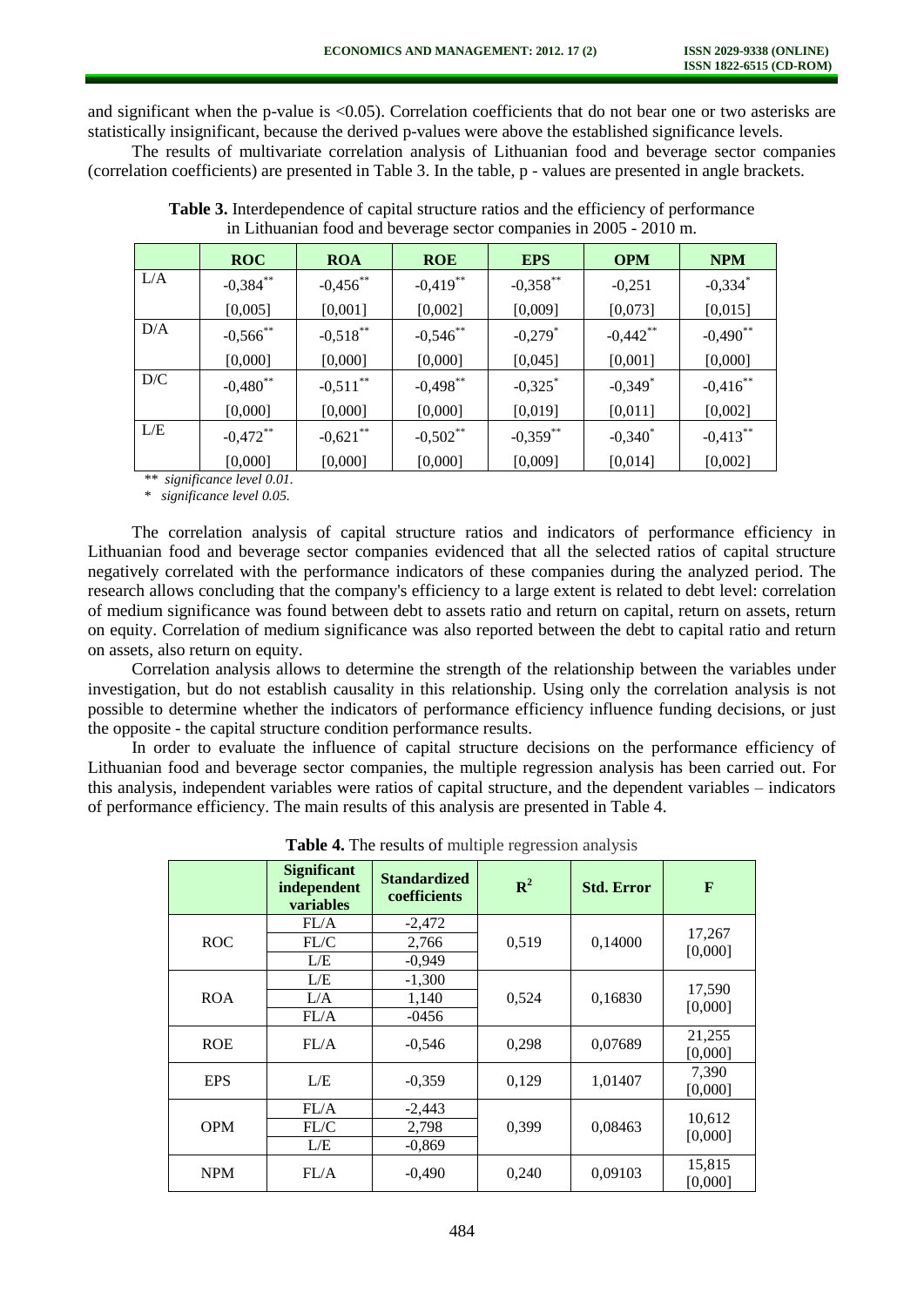The analysis evidenced that debt to assets ratio (negative relationship), debt to capital ratio (positive relationship), total liabilities to equity ratio (negative relationship) had the significant impact on return on capital and operating profit margin in the Lithuanian food and beverage companies during the period of 2005-2010. The coefficient of determination indicates a medium relationship with the independent variables.

Total liabilities to assets ratio (negative relationship), total liabilities to equity ratio (positive relationship), and debt to assets ratio (negative relationship) had the significant impact on return on assets during the research period. The coefficient of determination shows that these independent variables influenced to a large extent the return which reflects the efficiency of asset management.

Only the debt to assets ratio (negative relationship) was significant to return on equity and net profit margin. During the research period, indicator of earnings per share was influenced also by the only ratio – total liabilities to equity (negative relationship). However, this relationship was very weak.

The multivariate regression analysis shows that the capital structure has a significant relationship with all approached dependent variables: return on capital, return on assets, return on equity, earnings per share, operating profit margin and net profit margin. During the research period, the indicators of performance efficiency were affected to the highest degree by the level of financial indebtedness represented by the debt to assets ratio. The research results suggest that capital structure decisions have a significant influence on the performance efficiency of the Lithuanian listed food and beverage sector companies.

The results of research of influence of capital structure decisions on the performance efficiency of the Lithuanian food and beverage sector companies show that in many cases, level of financial indebtedness negatively affected profitability indicators during the research period. Thus, the capital raised in this way did not condition more effective companies' performance; and the demand for this capital was not associated with the implementation of fast-track, profitable projects, that would allow these companies to ensure the growth of performance efficiency. Of course, this can be explained by the fact that during the financial crisis and post-crisis period, the companies dealt with routine problems and tried to maintain stability of performance rather than pursuing long-term strategic projects which would lead to a long-term growth of company's value.

The results of this research confirmed the results of many empirical studies of foreign researchers demonstrating that the increasing level of liabilities negatively affect the results of company's performance.

#### **Conclusions**

Theoretical and empirical studies of different researchers do not clearly answer whether the increased use of borrowed capital increases or reduces the performance efficiency of the company.

The research of influence of capital structure decisions on performance efficiency in Lithuanian listed food and beverage sector companies evidenced:

- All the selected ratios of capital structure negatively correlated with the performance efficiency of these companies during the analyzed period. The research allows concluding that the efficiency of the company's performance is related to debt level to a large extent: the correlation of medium significance was found between debt to assets ratio and return on capital, return on assets, and return on equity. Also, the correlation of medium significance evidenced between debt to capital ratio and return on assets, also return on equity.
- $-$  The decisions of capital structure made a significant influence on the performance results of the Lithuanian listed food and beverage sector companies, since a significant relationship was established between ratios describing capital structure and all investigated dependent variables: return on capital, return on assets, return on equity, earnings per share, operating profit margin and net profit margin. The indicators of performance efficiency were influenced to the highest degree by the financial indebtedness level, which was represented by the debt to assets ratio.
- The financial leverage negatively affected indicators of profitability during the period of the research. Consequently, the capital raised in this way did not conditioned more effective performance of the companies and the demand for this was not associated with the implementation of fast-track, profitable projects, that would allow these companies to ensure the growth of performance efficiency.